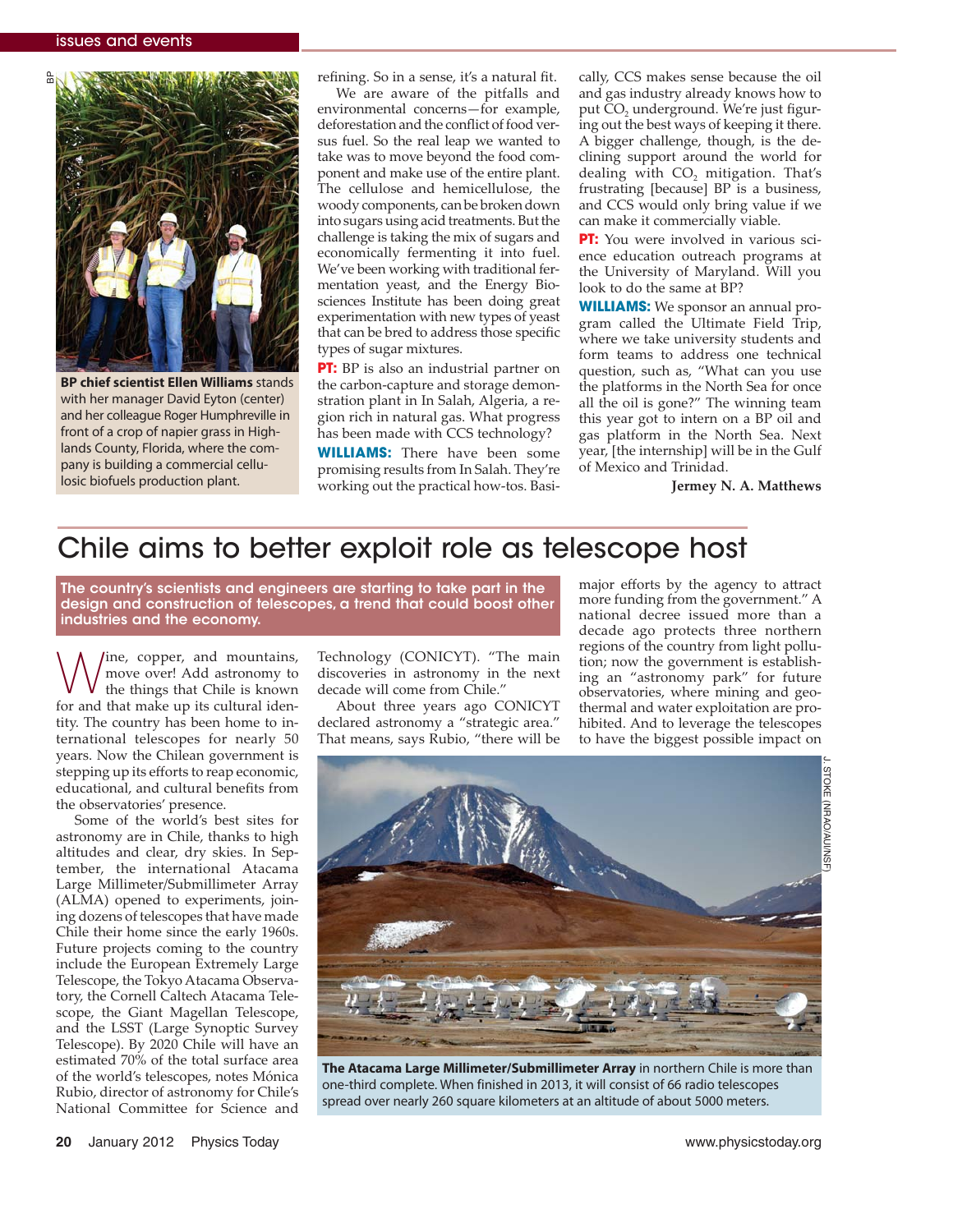ernment agencies are creating a roadmap, due out early this year, to "define the capacities and needs of the country—universities and industry—to participate in joint ventures and in the development of the new [astronomy] facilities," Rubio says.

"This is the first time that the government sees that investing in pure science will have an impact on the economy and industry," says Michel Cure, an astronomer at Chile's University of Valparaíso.

## Technology opportunities

Development of astronomy in Chile has come in three waves, says Angel Otárola, a Chilean atmospheric scientist at the University of Arizona and a member of a working group that is making recommendations for the roadmap. In the first, decades-long wave, Chilean astronomers went abroad for their PhDs, and the University of Chile in the capital city of Santiago was the only place for astronomy research. The second wave began in the late 1990s, with 8- meter-class telescopes and an expansion of astronomy to other universities. "Now we are in the third wave," says Otárola. "Chile would like to be part of developing the technology related to the observatories."

So far, third-wave activities are mainly confined to university-based instrument-building programs. The most established instrumentation program is in radio astronomy at the University of Chile, where a prototype receiver for ALMA is nearly complete. The receiver is for 31–45 GHz, a frequency band into which ALMA may expand. If adopted by ALMA, the receiver could lead to local spin-off companies to help build replicas to outfit the array's many antennas.

At the three-year-old Center for Astro- Engineering at the Pontifical Catholic University (PUC) in Santiago, scientists and engineers build telescope instruments and have a computing lab that specializes in data management in anticipation of the data barrage the LSST will produce. The center's Dani Guzmán is beginning conceptual studies for a multi-object spectrograph that he plans to propose for the European Southern Observatory's (ESO's) Very Large Telescope. He is also involved in designing cameras for the Giant Magellan Telescope.

Astronomy-technology activities are also under way at the Federico Santa María University in Valparaíso and at the University of Concepción, which in 1995 became the first university outside

the capital to start an astronomy program. At Concepción, the focus is on the design and construction of instruments to monitor atmospheric turbulence and humidity.

Not only do Chilean astronomers want to get involved in the observatories at the design stage, but "the government sees opportunities to do things with what astronomy develops," says Leopoldo Infante, director of the astro engineering center. The roadmap, says Otárola, is "essential for the government to implement public policy and funding" to support the development of technologies and know-how that will

spill over into other areas, such as renewable energy, defense, communications, and agriculture. "The whole idea is to provide the young generations of engineers and scientists opportunity to become actors in the development of technology," he says.

## Opening doors

In the past decade, the numbers of students entering astronomy programs in Chile has skyrocketed (see graph on page 22). The growth is tied to an overall expansion in universities and university attendance, says PUC astronomy professor Alejandro Clocchiatti.





Measurement of sensor signals in industri<mark>al settings can pr</mark>ovide **big**<br>surprises. High common mode voltage from transients caused by **surprises**. High common mode voltage from transients caused by<br>pearby generators or motors can **wine-out instrumentation**. We nearby generators or motors can **wipe-out instrumentation**. We<br>have seen this l have seen this!

Using **galvanic isolation** to eliminate this high voltage makes sensor<br>measurement straightforward measurement straightforward.

Harsh environments need protection.

**800-525-8528 WWW.DATATRANSLATION.COM/TRANSIENTS WWW.DATATRANSLATION**



January 2012 Physics Today **21**